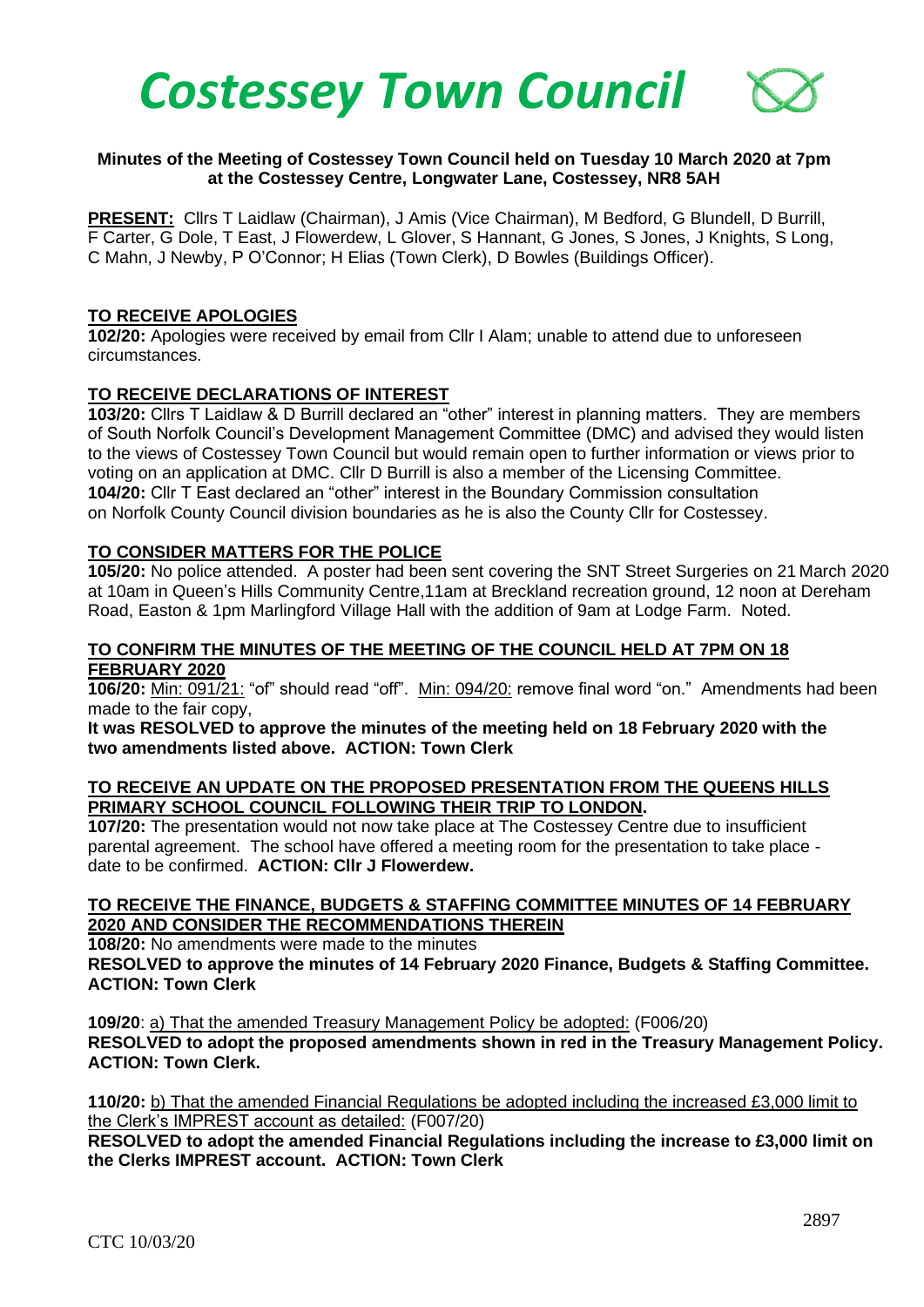**111/20:** c) That the Financial Risk Assessment be approved with the new amendments: (F008/20) **RESOLVED to approve the Financial Risk Assessment with amendments. ACTION: Town Clerk**

**112/20:** d) That CTC stay with the current insurance provider Zurich (F017/20) Cllr J Flowerdew abstained **RESOLVED that CTC stay with the current insurance provider Zurich. ACTION: Town Clerk**

**113/20:** e) That CTC insure everything currently insured, rather than removing items from the schedule: F018/20). Noted

**114/20:** f) That CTC approve the four-year Insurance deal @ £10,246 pa subject to index linking of the building and contents and any late changes / additions to the schedule: (F019/20) Two abstentions. **RESOLVED to approve the four-year insurance deal @ £10,246 pa subject to index linking of the building and contents and any late changes / additions to the schedule. ACTION: Town Clerk**

**TO RECEIVE THE PROPERTY & ENVIRONMENT COMMITTEE MINUTES OF 27 FEBRUARY 2020 AND CONSIDER THE RECOMMENDATIONS THEREIN 115/20: RESOLVED to approve the P&E Minutes of 27 February 2020.** 

**116/20:** a) That Cllr Blundell attend the Licensing Committee on 13th March to answer queries relating to outdoor activities on the recreational field: (PE009/20)

**RESOLVED to authorise Cllr Blundell and the Deputy Clerk to attend the Licensing Committee and present the introductory statement. ACTION: Deputy Clerk & Cllr Blundell** 

**117/20:** b) That, if a Licence Condition limiting outdoor events was required by the Licensing Authority, then ten events per year on the recreational field should be proposed: (PE010/20) **It was agreed to wait and see what the Licensing Authority proposed before mentioning the suggestion of 10 events a year. ACTION: Deputy Clerk & Cllr Blundell**

**118/20:** Min: PE:013/20: To consider a request from Army Cadets for Permanent Signage at the Costessey Centre:

**It was RESOLVED to approve a request from Army Cadets for a permanent sign at The Costessey Centre. The size and style would need pre-approval. ACTION: Deputy Clerk**

**119/20:** Min: PE:016/20: To consider the request for inscription of a Motorcycle on Cemetery Memorial **RESOLVED to approve the inscription of a Motorcycle on a Cremation tablet. ACTION: Town Clerk.**

**120/20:** Min: PE:018/20: To consider request from NCC to install Aerial on Breckland Hall Roof: Confirm the date that the aerial on Breckland Hall Roof is due to be fitted and that a request be made for a £200 one-off payment. **ACTION: Deputy Clerk.**

#### **TO RECEIVE UPDATES ON MATTERS IN THE MINUTES NOT LISTED BELOW (NO RESOLUTIONS) 121/20:** None

 **122/20: RESOLVED TO ADJOURN THE MEETING FOR 15 MINUTES' PUBLIC PARTICIPATION Items raised:** None. **The meeting was reconvened**.

# **TO MAKE RECOMMENDATIONS ON PLANNING APPLICATIONS AND CONSULTATIONS, AND RECEIVE INFORMATION ON APPEALS & OTHER PLANNING MATTERS**

**123/20: a) Planning applications for consideration:**

i) 2020/0380: Mr & Mrs K Parker – Mandalay, Fleet Road, NR8 5BH - Erection of ground floor extensions and alterations including front balcony with enlarged roof - **Comment: This is a large plot. It was noted that this was a similar application to the previous application on this site - 2016/1921 (when it was discovered that two holiday lodges had not been granted PP - These are still not shown). The new application has skylights and a different room layout. It was noted that the site is in a flood zone,**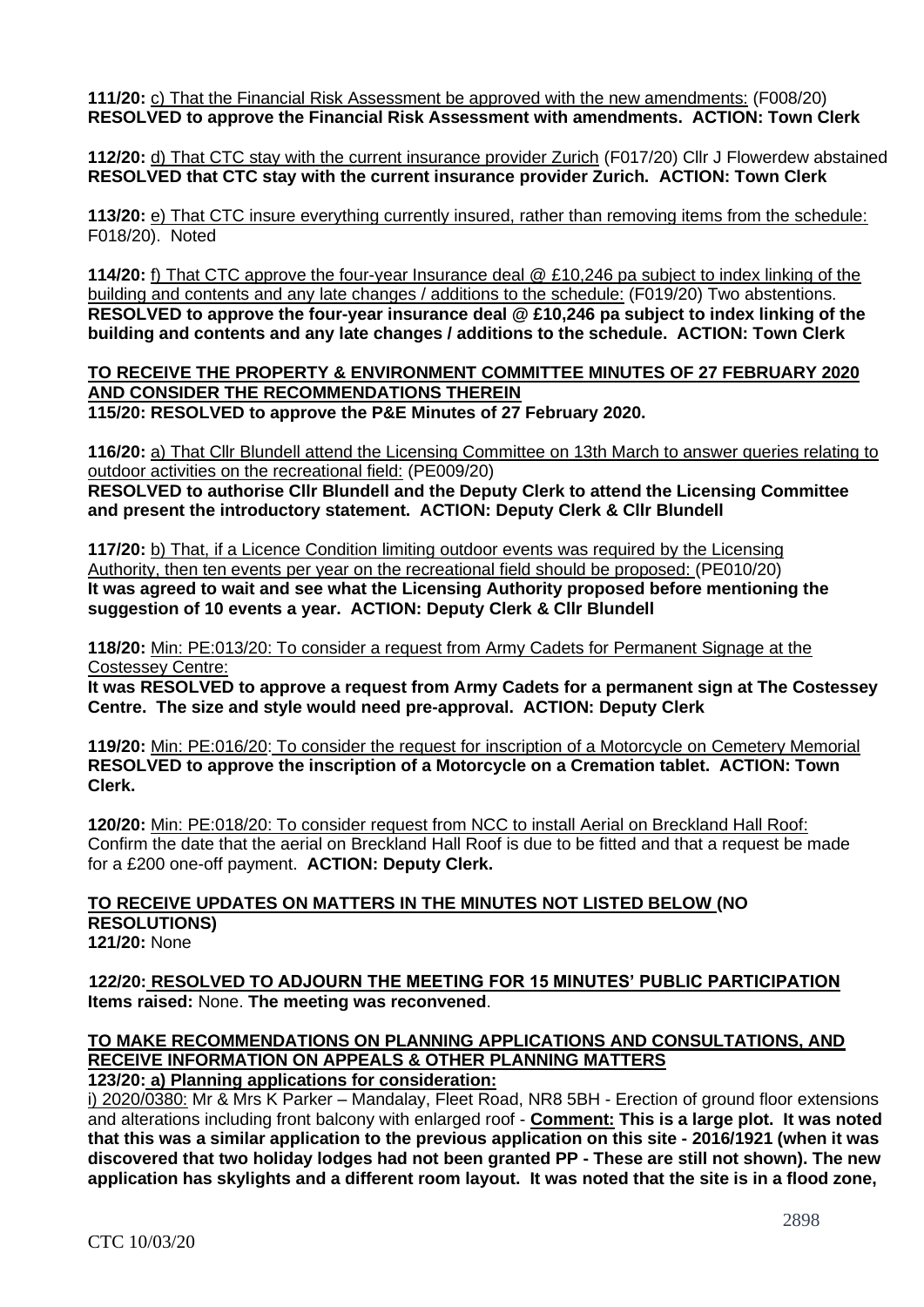#### **so electric sockets / meters etc should be raised above the floor level. Site is accessed via an unadopted road track - APPROVE**

ii) 2020/0394: Mr I Middlege – Rosewood, The Croft, NR8 5DT - Erection of rear link extension to annexe, including 3x rooflights – by 20 March 2020. **APPROVE**

iii) NCC:FUL/2019/0067: Ernest Gage Avenue, Longwater Industrial Estate, Costessey, NR5 0TL - Construction and operation of a new industrial building (B2) to house the operation of a Waste Transfer Station, a vehicle depot and ancillary development - **Comment: It was noted that there was no Transport Plan attached to this application. This application will result in more traffic and vehicle movements as a result of both the large number of staff vehicles, the movement of trucks coming onto the site to unload, reform and reload 24 hours per day, then transport the newly formed loads off the site. Costessey TC members have grave concerns as the residents of Costessey will be subjected to noise, smells, nuisance and disturbance as a result of this application. Therefore CTC suggests that a S106 contribution be agreed to upgrade the pedestrian crossing on William Frost Way to ensure pedestrian safety, and that a sum of money be paid towards the upgrading of the local highways network at Longwater Interchange to mitigate the increased traffic movements as it is so congested. Also, that an Electric Vehicle Charging Point be installed as part of the efforts to mitigate climate change.**

**124/20: b) Information & Planning decisions received from South Norfolk & Norfolk County Councils: (\*Information only. (No decisions needed)** See separate sheet. Noted

## **TO CONSIDER THE PROPOSAL FOR CTC'S RESPONSE TO THE BOUNDARY COMMISSION CONSULTATION ON CHANGES TO THE NORFOLK CC DIVISIONS**

**125/20:** Cllr J Flowerdew to give a further update on the ECM planning before the meeting at the end of the month. The next WG meeting would be on Monday 16 March with the Extraordinary CTC on Thursday 19 March 2020 to approve the draft submission to send to the LGBCE. **ACTION: Cllr J Flowerdew**

# **TO CONSIDER RECOMMENDATIONS FROM THE INFRASTRUCTURE WG OF 19 FEBRUARY**

**126/20:** All the documents regarding the NCC infrastructure consultation could be found on the NCC website. The responses to the Local Transport Plan and the Rail Prospectus had been submitted, and the Local Plan Reg 18 consultation regarding sites for future development would be submitted shortly. It was noted that there were no preferred sites in Costessey and that Lodge Farm Phase 3 was a "reserve site" – ie that it would only be built on if other preferred sites in the areas surrounding Costessey did not deliver the required number of homes. The plan covered commercial and employment areas. Councillors could also respond as individuals. **ACTION: Town Clerk & ALL Councillors**

# **TO CONSIDER RECOMMENDATIONS FROM THE POLICY REVIEW WG**

**127/20:** The WG minutes were noted and received. No recommendations had been proposed. A query was raised as to whether any Cllr could attend a working group (even though not a voting member) as it was reported that at a recent training session a NorfolkALC trainer had stated that Cllrs could attend any meeting. Clerk to investigate what exactly had been advised in the training. It was noted that SNC also exclude certain Cllrs from Working Groups of which they are not members. **ACTION: Town Clerk**

## **TO CONSIDER FINANCE MATTERS**

**128/20:** a) To receive the Internal Auditor's Interim Report and consider any Action Plan:

The Overall Conclusion from the report was read out: *"We are pleased to conclude that, in the areas examined to date, the Council continues to have effective systems in place to ensure transactions are free from material misstatement. The Clerk and her colleagues are again to be commended on the quality of work produced and the high standards of documentation provided for the purposes of our audit visits. We are also pleased to report that no issues have been identified from the work completed to date to warrant formal comment or recommendation: consequently, it has not been considered necessary to append an Action Plan currently".*

It was noted that no Action Plan was required and that this was not unusual for Costessey TC. It was also noted that the AGAR now looks at governance before the accounts. Thanks were expressed to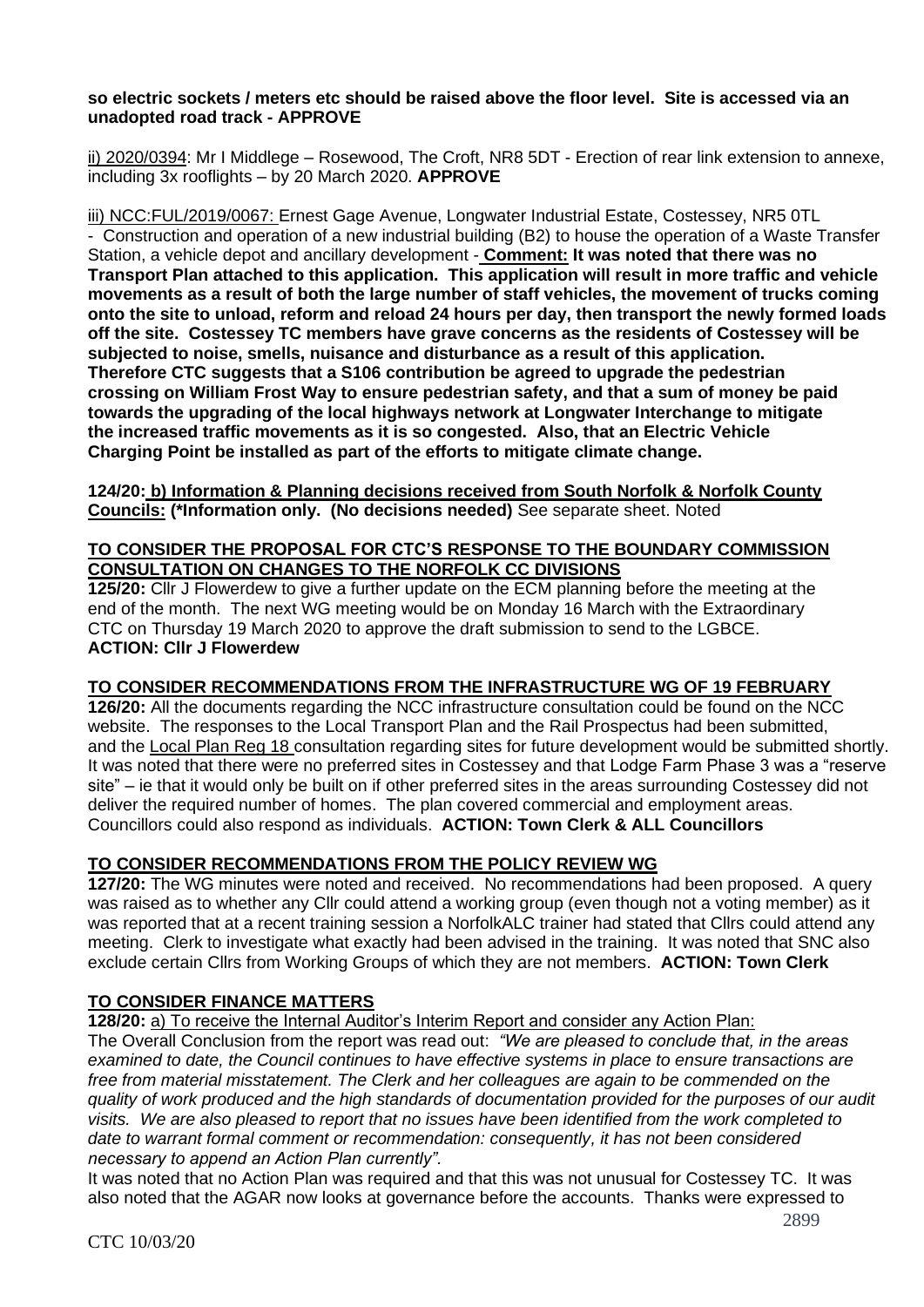## the Clerk and her team. **RESOLVED to approve the Internal Auditor's Interim Report**

# **TO CONSIDER DETAILS OF THE FETE & FAIR 2020 INCL FIGURES & STALL NUMBERS**

**129/20:** a) To receive notes of the Fete Support & Compliance Group on 25 February 2020: Cllr G Blundell confirmed the Monday is now fully booked with only a few spaces left on the Sunday. Under the Sponsorship/ Donation section the East of England Co-op is listed as a £100 pledge, but this should be listed as paid.

## **RESOLVED to accept the notes of the Fete Support & Compliance Group.**

**130/20:** An update was given information on the Coronavirus. As of the meeting date 10 March 2020 CTC was still planning to go ahead with the events and would notify councillors of any change to plans.

# **TO CONSIDER HIGHWAYS MATTERS**

**131/20:** a) Traffic calming measures in Norwich Road: 20mph measures & speed cushions between Dereham Road & Oval Road – pre-consultation: (by 23 March). As part of the consultation a 20mph speed limit will be promoted and speed cushions will be constructed on Norwich Road, between Dereham Road and Oval road. The project plan is to reduce vehicle speed and provide a safer route for cyclists heading toward Marriott's Way. **Comment only**: **Norwich City Council scheme using Green Infrastructure Levy (GIL) monies. Some Cllrs think this is a waste of taxpayers' money as cyclists are unlikely to use this route. Also CTC believes that humps are not favoured on bus routes, but that cars might be able to straddle them. Existing flooding from the highway (Norwich Road) on to private road (Marshall Close) will be exacerbated – this needs sorting out urgently. Lorries and HGVs will cause vibrations on the hump foundations. There are a lot of large tree roots alongside the road which will cause problems. IMPORTANT: bus stops should be left in their current position, not re-sited.**

**132/20:** b) Proposed 20mph speed limit on Kost Road & Piccioli Close: (by 17 March)

Proposed 20mph Speed Zone Limit on the development. This would be paid for by the Developer. Cllr G Blundell wanted it noted he was not in agreement with the measure. **RESOLVED to APPROVE based on the danger of the children's play area being situated on the bend, providing adequate mitigation measures eg that speed humps are installed so that the area is self-regulating to agree with NCC on the 20mph limit. ACTION: Town Clerk** 

**133/20:** Cllr L Glover left the meeting at 9.01pm

**134/20:** c) Notice of the A47 North Tuddenham to Easton stretch - Public Information: It was suggested that CTC should offer to host one of the meetings for a Public Event. Town Clerk to investigate. **ACTION: Town Clerk.** 

# **TO RECEIVE DISTRICT COUNCILLORS' REPORTS**

**135/20:** The report was noted. D Cllr T Laidlaw gave an update on the Change of Use planning application at 19 Bawburgh Lane, which he has "called in" to be heard by the DMC, rather than delegated to officers. DCllr J Amis's committee had not met since May 2018. DCllr S Blundell had dealt with a lot of confidential case work with the Help Hub eg homelessness.

## **TO RECEIVE CORRESPONDENCE (VERBAL AND WRITTEN)**

**136/20:** Cllr G Blundell read out a message from his phone thanking him for all his hard work on behalf of Costessey residents. He was given two boxes of chocolates that he is donating to the Dementia Café at The Costessey Centre.

**137/20:** Cllr T East & S Hannant left the meeting at 9.30pm.

### **TO RAISE MATTERS OF STRATEGIC IMPORTANCE (for discussion only - No resolutions) 138/20:** Oval Road: Speeding to be reported to the Police.

**139/20:** Cllr J Flowerdew to attend a study tour at Biggleswade on strategic projects in January 2021. He will pay for his own travel and accommodation.

**140/20:** Cemetery extension plans to be submitted as two applications. **ACTION: Town Clerk.**